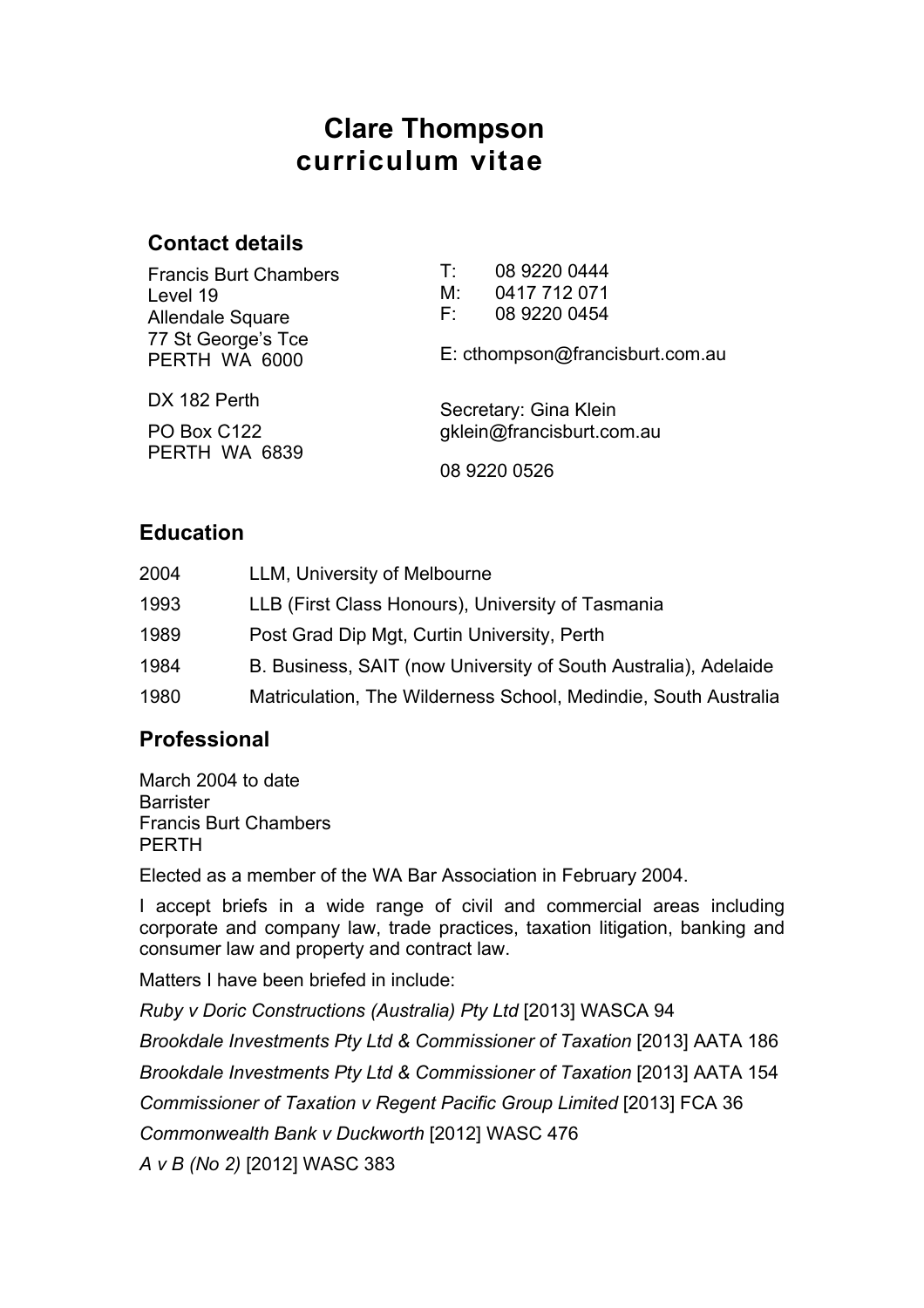*Harvey Fields Pty Ltd v 33 Malcolm St Pty Ltd* [2012] WASC 218 *Iyengar and Commissioner of Taxation* [2011] AATA 856; (2011) ATC 10-222 *Nigam v Harm [No 2]* [2011] WASCA 221 *Confidential and Commissioner of Taxation* [2011] AATA 403 *Witcombe v Talbot & Olivier* [2011] WASCA 107; 280 ALR 177 *The Taxpayers and Commissioner of Taxation* [2011] AATA 33 *Commissioner of Taxation v Resource Capital Fund III LP* [2010] FCA 1247 *Confidential and Commissioner of Taxation* [2010] AATA 883 *Witcombe v Talbot & Olivier [No 2]* [2009] WASC 173 *Navarac Pty Ltd v Moondancer Holdings Pty Ltd* [2009] WASCA 95; (2009) 40 WAR 150 *Huen v Official Receiver* [2008] FCAFC 117; 67 ACSR 398 *La Pegna v DCT* [2006] FMCA 1643; 204 FLR 364 *Talbot & Olivier v Witcombe* [2006] WASCA 87; (2006) 32 WAR 179 *Doyle v ASIC* [2005] HCA 78; (2005) 227 CLR 18 *Re Martin; Ex parte Dipane* [2005] WASC 32; 30 WAR 164 *Australian Healthcare Technology v Harfield* [2005] WADC 175 *Carmody v Priestly & Morris* [2005] WASC 120; (2005) 30 WAR 318

January 1994 – March 2004 Freehills, Barristers & Solicitors (now Herbert Smith Freehills) PERTH

Articled clerk 1994, admitted in WA 23 December 1994, High Court 1996 Appointed Associate December 1997 Appointed Senior Associate June 2000

I worked in property, commercial litigation and mergers & acquisitions

### **Pre-law employment**

Between 1984 and 1991 I worked as an HR Manager with various organisations including the Health Department of WA (Perth & Kalgoorlie), BHP Iron Ore (Perth & Port Hedland) (now BHP Billiton) & Elida Gibbs (a division of Unilever PLC) (London).

1989-90 Lecturer / Tutor in management, ECU, Perth & Kalgoorlie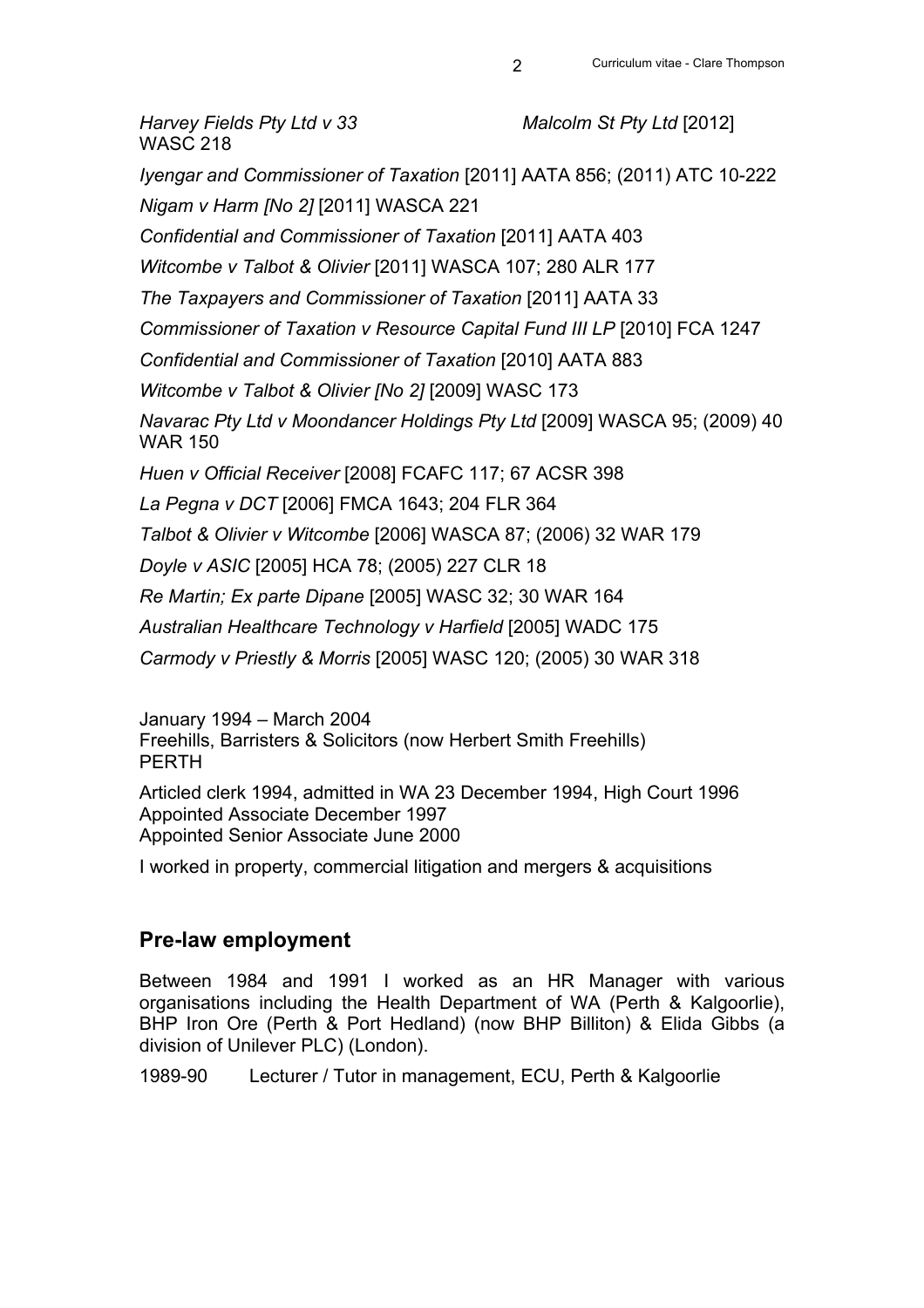# **Publications & seminars**

| 2013      | Recent Developments in Professional Negligence – paper<br>for Law Society of WA                                                                                       |
|-----------|-----------------------------------------------------------------------------------------------------------------------------------------------------------------------|
| 2013      | Common Ethical Pitfalls for the Legal Profession – paper<br>for Legalwise seminars Legal Skills & Ethics and re-<br>presented for Women Lawyers of WA                 |
| 2012      | Personal Injuries Costs under the 2012 Scale – paper for<br>Law Society of WA                                                                                         |
| 2012      | Preparing for trial – paper for Legalwise seminars Legal<br>skills & ethics                                                                                           |
| 2012      | <i>Indemnity Costs – AGS in house seminar</i>                                                                                                                         |
| 2012      | Recent decisions on the definition and extent of charitable<br>entity – TIA, Not for Profit Conference                                                                |
| 2011      | Panellist, Law Society of WA - law week seminar on<br>mental health and costs issues                                                                                  |
| 2011      | Fixed costs – the end of the 6 minute unit? – Australian<br>Lawyers Alliance Annual Conference                                                                        |
| 2011      | Relevance and admissibility of evidence in tax matters -<br>AGS in house seminar                                                                                      |
| 2011      | Panellist, Mental Health and Legal Costs - Law Society of<br><b>WA seminar</b>                                                                                        |
| 2010      | Panellist, Taxation Institute of Australia (WA Division)<br>Leadership Forum                                                                                          |
| 2010      | Overview of the new Health Practitioner National<br>Regulation -Law Society of WA seminar                                                                             |
| 2010      | Update on the Costs Scales – paper for WA Bar<br>Association annual CPD conference                                                                                    |
| 2010      | Criminal Costs Scales in WA - paper for Law Society of<br><b>WA seminar Costs in Criminal Cases</b>                                                                   |
| 2010      | Causation in torts; what the High Court is saying - paper<br>for Legalwise seminars Hot Topics in Litigation                                                          |
| 2009      | Avoiding claims for breach of good faith – paper for Law<br>Society of WA seminar Good faith clauses in commercial<br>contracts                                       |
| 2008-2009 | CPD Requirements – paper for Legal Practice Board on<br>implementation of the WA CPD requirements, presented<br>more than twenty times during 2008-2009               |
| 2008      | Evidentiary issues in the cross examination of expert and<br>lay witnesses - paper for Legalwise seminars Conducting<br>commercial litigation - the essential toolkit |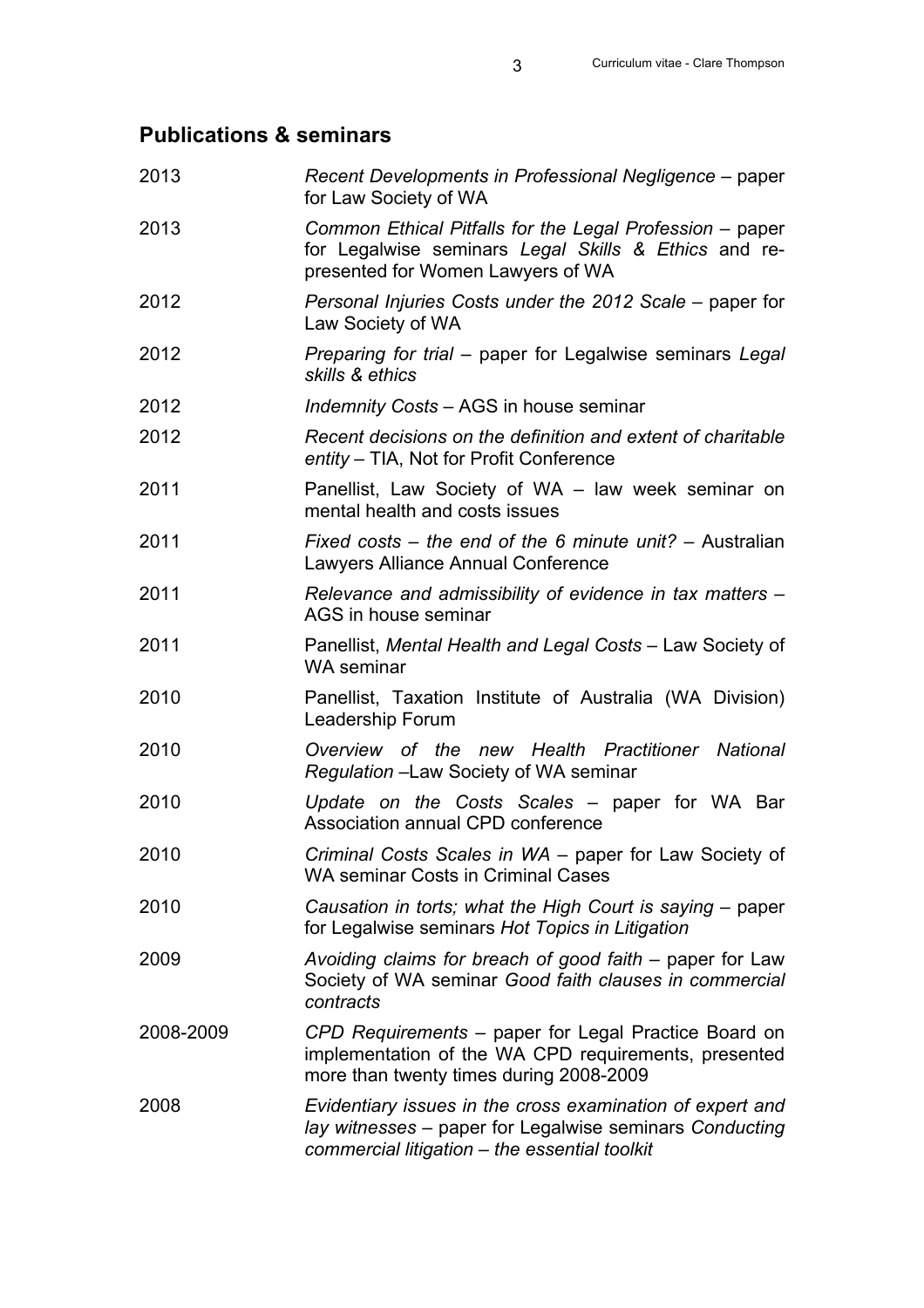| 2007 | Practical<br>Women Lawyers of WA seminar series     | ethics – presentation<br>for                                                                  |
|------|-----------------------------------------------------|-----------------------------------------------------------------------------------------------|
| 2006 | remote area nurses conference                       | Brushes with the courts – presentation for Silver Chain                                       |
| 2005 | presentation for Women Lawyers of WA seminar series | Pre-trial directions in the Supreme Court of WA -                                             |
| 2004 | Vexatious<br>No <sub>2</sub>                        | litigants – old phenomenon. Modern<br>methodology - Journal of Judicial Administration Vol 14 |

## **Law Society Council positions**

| 2003          | Past President (ex officio member of Council)     |
|---------------|---------------------------------------------------|
| 2002          | President (elected by all members of the Society) |
| 2001          | <b>Senior Vice President</b>                      |
| $1999 - 2000$ | Treasurer (elected by Council)                    |
| $1997 - 2000$ | elected & re-elected to Council                   |
|               |                                                   |

## **Law Society Committees**

| 2003-2004     | <b>Continuing Professional Development Committee</b>                    |
|---------------|-------------------------------------------------------------------------|
| 1998-2007     | <b>Education Committee</b>                                              |
| 2000-2007     | <b>Ethics Committee</b>                                                 |
| 2001          | Convenor – Ad hoc committee to review the professional<br>conduct rules |
| $1999 - 2002$ | <b>Executive of the Law Society</b>                                     |
| $1997 - 2001$ | Joint Law Society/Women Lawyers Committee (Convenor<br>for a period)    |
| 1997-1998     | Accreditation Committee (Convenor for a period)                         |
| 1997          | Winter Conference Organising Committee                                  |
| 1996 - 1997   | <b>Parliamentary and Constitutional Affairs Committee</b>               |

Between 1999 and 2003 I was a member of various other ad hoc committees to consider professional conduct rules, mandatory continuing legal education, the competition review of the legal profession, legislation and a variety of other issues.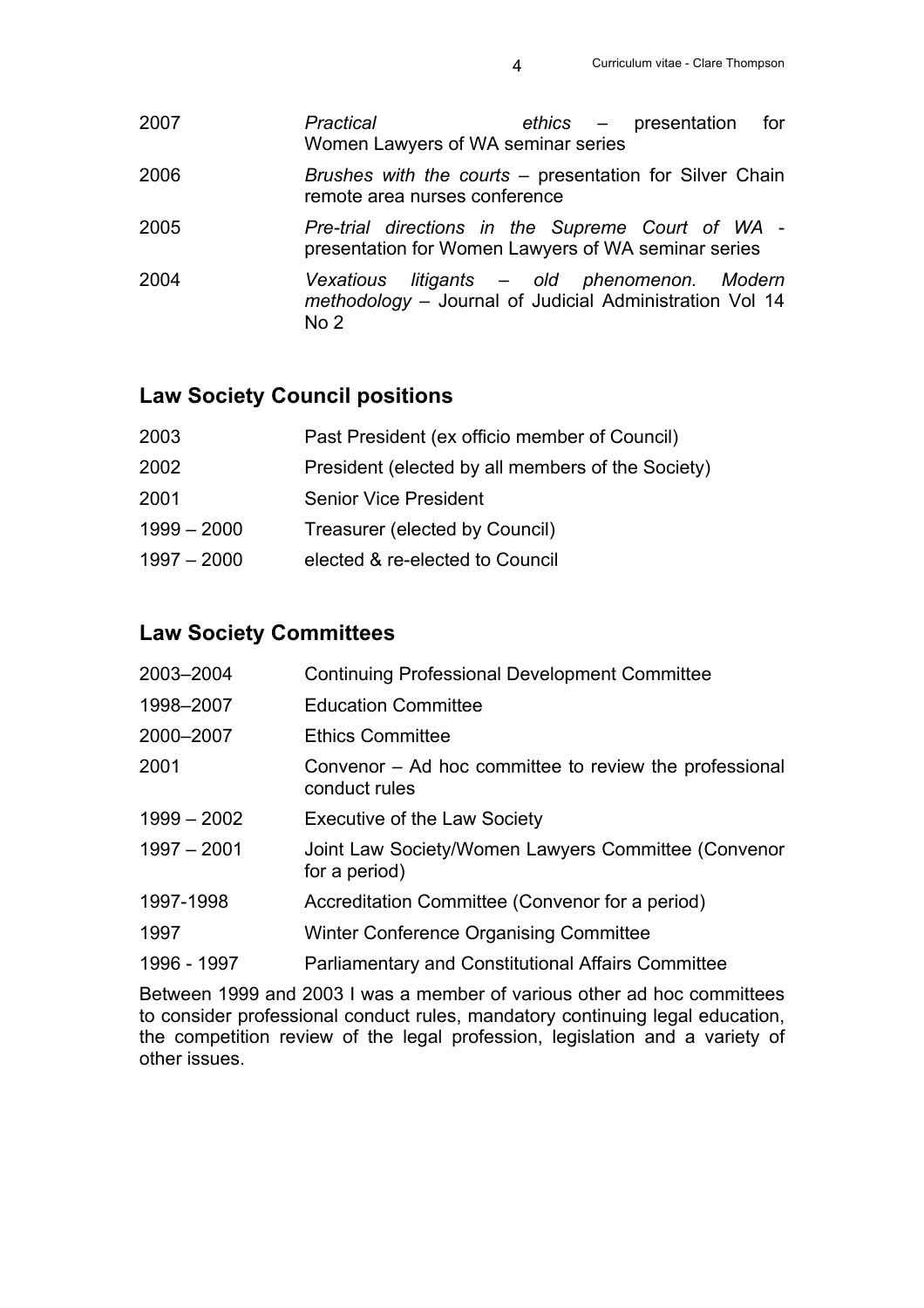| Law            | <b>Society</b>                            | <b>Representative</b>                                                                                                                        |           |
|----------------|-------------------------------------------|----------------------------------------------------------------------------------------------------------------------------------------------|-----------|
| 2007 - present | Committee                                 | Law Council of Australia (LCA), Legal Education                                                                                              |           |
| 2003           | in the Law Committee                      | Alternate delegate for WA, LCA Equalising Opportunities                                                                                      |           |
| 2002 - 2006    |                                           | LCA – National Model Laws Project, member of 2 working<br>groups and the LCA overseeing committee                                            |           |
| $2002 - 2003$  |                                           | LCA – Federal Costs Assessment working party                                                                                                 |           |
| 2002 - 2003    | the LCA Constitution                      | LCA – Committee established to consider amendments to                                                                                        |           |
| 2002           | <b>LCA Councillor and delegate for WA</b> |                                                                                                                                              |           |
| $2001 - 2002$  |                                           | Representative on Solicitor-General's<br>considering amendments to the Legal Practitioners Act<br>1893 (resulted in Legal Practice Act 2003) | Committee |
| $2003 - 2004$  | mandatory continuing legal education      | Legal Practice Board ad hoc advisory committee on                                                                                            |           |
| 2002           | establishment of a Law School             | Edith Cowan University, Consultative Committee                                                                                               | on.       |

Various other ad hoc appointments including 2003 AIJA Conference in WA, reform of the lower courts, court dress, amendments to appointment process for silk.

## **Women Lawyers**

Member, Women Lawyers of WA since 1994

Elected to Committee of WLWA each year from 1994 – 2001

Various positions including newsletter editor and functions co-ordinator, Secretary from 1995 - 1999

| $1996 - 97$ | WA representative on interim committee formed to<br>establish Australian Women Lawyers (AWL) |
|-------------|----------------------------------------------------------------------------------------------|
| 1997 - 2001 | Director, AWL                                                                                |
| 1998 - 2000 | Company Secretary, AWL                                                                       |
| 2000 - 2001 | Vice-President, AWL                                                                          |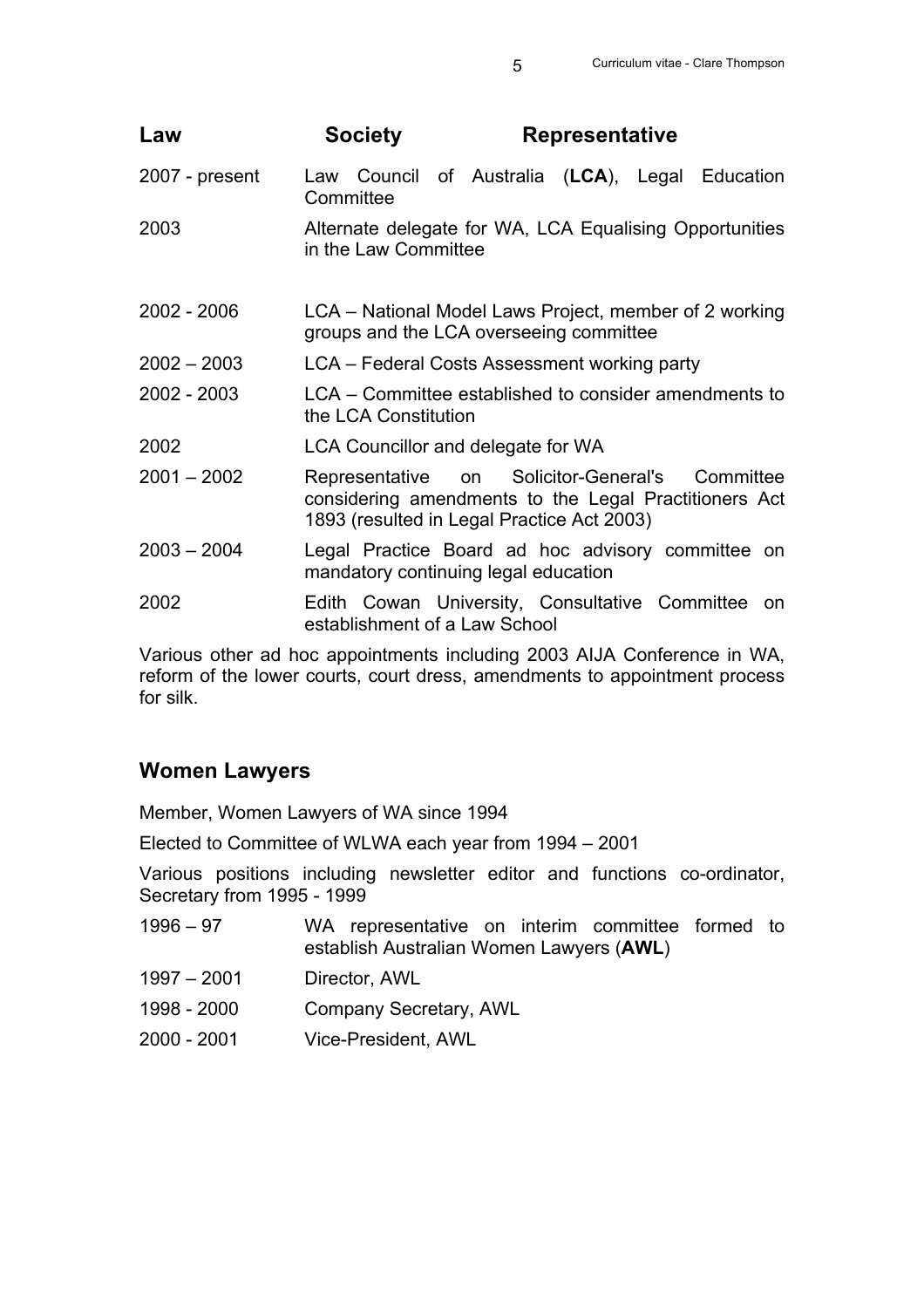#### **Legal appointments**

- 2002 present Member, Legal Costs Committee (statutory body which sets the scales of costs pursuant to the *Legal Profession Act*)
- 2002 2012 Patron, Women's Legal Centre, WA
- 2007 2010 Member, Psychologists Registration Board, WA
- 2006 2009 Member, Medical Radiation Technologists Registration Board, WA
- 2006 2007 Deputy Member, Psychologists Registration Board, WA
- 2006 2007 Senior Sessional Member, State Administrative Tribunal
- 2006 2008 Lecturer, Articles Training Programme
- 2004 2009 Elected member, Legal Practice Board including member of:
	- Professional Affairs Committee
	- Legal Education Committee (Convenor)
	- Management Committee
	- Practical Legal Education Committee (ad hoc)
	- National Model Laws Committee (ad hoc)
- 2004 Member, Legal Practitioners' Disciplinary Tribunal
- 2004 2010 Member, Network Advisory Panel, Nurses Board of WA
- 2003 2006 Member, Human Research Ethics Committee, Sir Charles Gairdner Hospital, Perth
- 2001 2003 Member, Nurses Board of WA (including various subcommittees relating to professional conduct, corporate governance and legislative change)
- 1996 1998 Edith Cowan University, Legal Studies Consultative **Committee**
- 1996 1998 Edith Cowan University, Law Education Consultative **Committee**

### **Volunteer activities**

| $2011 - present$ | Mentor, Women Lawyers of WA mentoring scheme                                       |                   |
|------------------|------------------------------------------------------------------------------------|-------------------|
| $2010 - present$ | Member, Taxation Institute of Australia, WA State<br>Convention planning committee |                   |
| 2008 - 2011      | Mentor, UWA WILMS mentoring scheme                                                 |                   |
| 2004 - 2006      | Committee member, IWIRC – The<br><b>Professional's Network</b>                     | <b>Insolvency</b> |